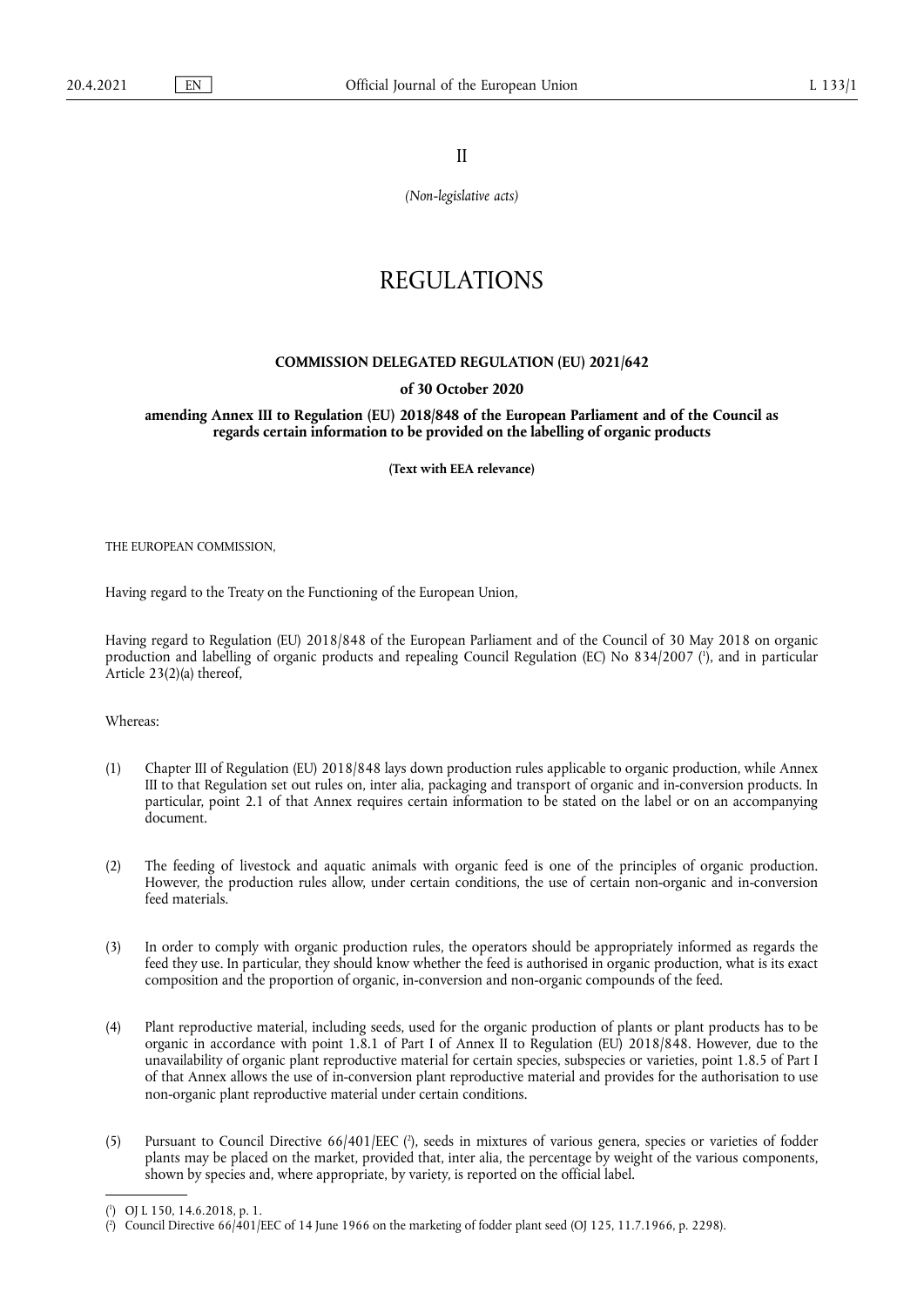- (6) In view of the importance of the use of mixtures of fodder plant seeds to grant high nutritional quality of fodder, and including when not intended for use as fodder plants, to improve the adaptability of the plants to the regional agronomic conditions and to increase soil fertility and biodiversity, in particular when the seeds mixtures are used in agronomic practices for soil and water conservation such as cover crops and taking into account the lack of available organic or in-conversion seeds, it is possible to use seeds mixtures in compliance with organic production rules, even when containing organic and, in-conversion and authorised non-organic seeds of different plant species. For that purpose, precise information on the presence and amount of organic and in-conversion components of the mixtures should be available for the users, without prejudice to the requirements and information required under Directive 66/401/EEC.
- (7) However, the label of the packaging of such mixtures should also indicate that their use is allowed only within the scope of the authorisation issued under point 1.8.5 of Part I of Annex II to Regulation (EU) 2018/848 and therefore, only in the territory of the Member State of the competent authority who granted it.
- (8) Moreover, in order to promote the use of organic and in-conversion seeds and to ensure a harmonised quantitative minimum threshold, it is appropriate to set a minimum total percentage by weight of organic and in-conversion seeds that should be part of the mixture when reference to organic and in-conversion components will appear on the label.
- (9) Point 2.1 of Annex III to Regulation (EU) 2018/848 should therefore be amended accordingly.
- (10) In the interest of clarity and legal certainty, this Regulation should apply from the date of application of Regulation (EU) 2018/848,

HAS ADOPTED THIS REGULATION:

*Article 1*

Point 2.1 of Annex III to Regulation (EU) 2018/848 is amended in accordance with the Annex to this Regulation.

*Article 2*

This Regulation shall enter into force on the twentieth day following that of its publication in the *Official Journal of the European Union*.

It shall apply from 1 January 2022.

This Regulation shall be binding in its entirety and directly applicable in all Member States.

Done at Brussels, 30 October 2020.

*For the Commission The President* Ursula VON DER LEYEN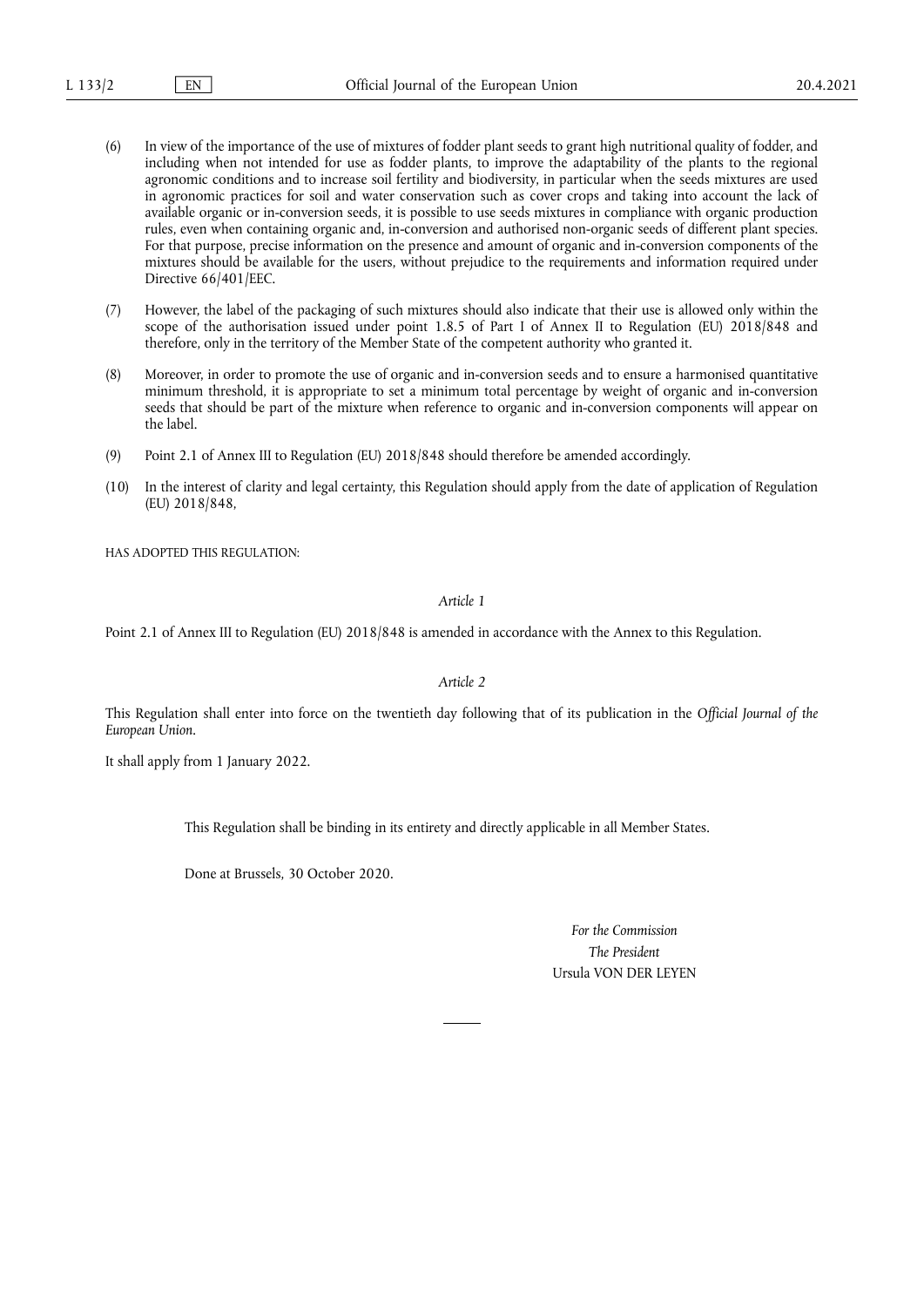# *ANNEX*

Point 2.1 of Annex III to Regulation (EU) 2018/848 is replaced by the following:

#### '2.1. Information to be provided

- 2.1.1. Operators shall ensure that organic products and in-conversion products are transported to other operators or units, including wholesalers and retailers, only in appropriate packaging, containers or vehicles closed in such a manner that alteration, including substitution, of the content cannot be achieved without manipulation or damage of the seal and provided with a label stating, without prejudice to any other indications required by Union law:
	- (a) the name and address of the operator and, where different, of the owner or seller of the product;
	- (b) the name of the product;
	- (c) the name or the code number of the control authority or control body to which the operator is subject; and
	- (d) where relevant, the lot identification mark in accordance with a marking system either approved at national level or agreed with the control authority or control body and which permits the linking of the lot with the records referred to in Article 34(5).
- 2.1.2. Operators shall ensure that compound feed authorised in organic production transported to other operators or holdings, including wholesalers and retailers, are provided with a label stating, in addition to any other indications required by Union law:
	- (a) the information provided in point 2.1.1;
	- (b) where relevant, by weight of dry matter:
		- (i) the total percentage of organic feed materials;
		- (ii) the total percentage of in-conversion feed materials;
		- (iii) the total percentage of feed materials not covered by points (i) and (ii);
		- (iv) the total percentage of feed of agricultural origin;
	- (c) where relevant, the names of organic feed materials;
	- (d) where relevant, the names of in-conversion feed materials; and
	- (e) for compound feed that cannot be labelled in accordance with Article 30(6), the indication that such feed may be used in organic production in accordance with this Regulation.
- 2.1.3. Without prejudice to Directive 66/401/EEC, operators shall ensure that on the label of the packaging of a mixture of fodder plant seeds containing organic and in-conversion or non-organic seeds of certain different plant species for which an authorisation has been issued under the relevant conditions laid down in point 1.8.5 of Part I of Annex II to this Regulation, information is provided on the exact components of the mixture, shown by percentage by weight of each component species, and where appropriate varieties.

In addition to the relevant requirements under Annex IV to Directive 66/401/EEC, that information shall include besides the indications required in the first paragraph of this point also the list of the component species of the mixture that are labelled as organic or in-conversion. The minimum total percentage by weight of organic and in-conversion seeds in the mixture shall be at least 70 %.

In case the mixture contains non-organic seeds, the label shall also include the following statement: "The use of the mixture is only allowed within the scope of the authorisation and in the territory of the Member State of the competent authority which authorised the use of this mixture in conformity with point 1.8.5 of Annex II to Regulation (EU) 2018/848 on organic production and labelling of organic products."